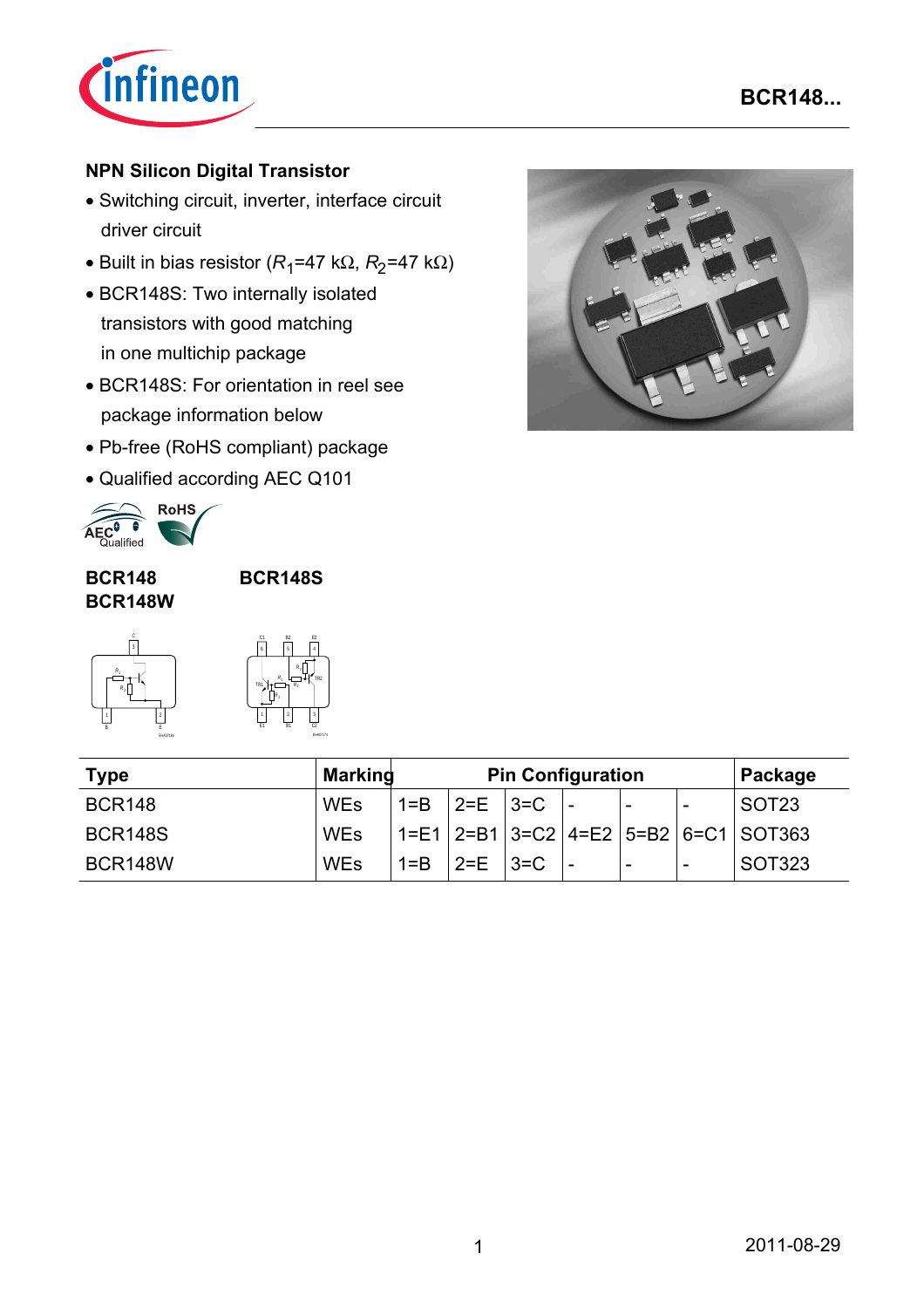

### **Maximum Ratings**

BCR148W

| <b>Parameter</b>                         | Symbol              | <b>Value</b> | <b>Unit</b> |
|------------------------------------------|---------------------|--------------|-------------|
| Collector-emitter voltage                | $V_{CEQ}$           | 50           | $\vee$      |
| Collector-base voltage                   | $V_{\text{CBO}}$    | 50           |             |
| Input forward voltage                    | $V_{i(fwd)}$        | 80           |             |
| Input reverse voltage                    | $V_{i(rev)}$        | 10           |             |
| Collector current                        | $I_{\rm C}$         | 100          | mA          |
| Total power dissipation-                 | $P_{\text{tot}}$    |              | mW          |
| BCR148, $T_S \le 102^{\circ}$ C          |                     | 200          |             |
| BCR148S, $T_S \le 115^{\circ}$ C         |                     | 250          |             |
| BCR148W, $T_S \le 124$ °C                |                     | 250          |             |
| Junction temperature                     | $T_i$               | 150          | $^{\circ}C$ |
| Storage temperature                      | $\tau_{\text{sta}}$ | $-65150$     |             |
| <b>Thermal Resistance</b>                |                     |              |             |
| <b>Parameter</b>                         | <b>Symbol</b>       | <b>Value</b> | <b>Unit</b> |
| Junction - soldering point <sup>1)</sup> | $R_{thJS}$          |              | K/W         |
| <b>BCR148</b>                            |                     | $\leq 240$   |             |
| <b>BCR148S</b>                           |                     | $≤ 140$      |             |

<sup>1</sup>For calculation of  $R_{thJA}$  please refer to Application Note AN077 (Thermal Resistance Calculation)

≤ 105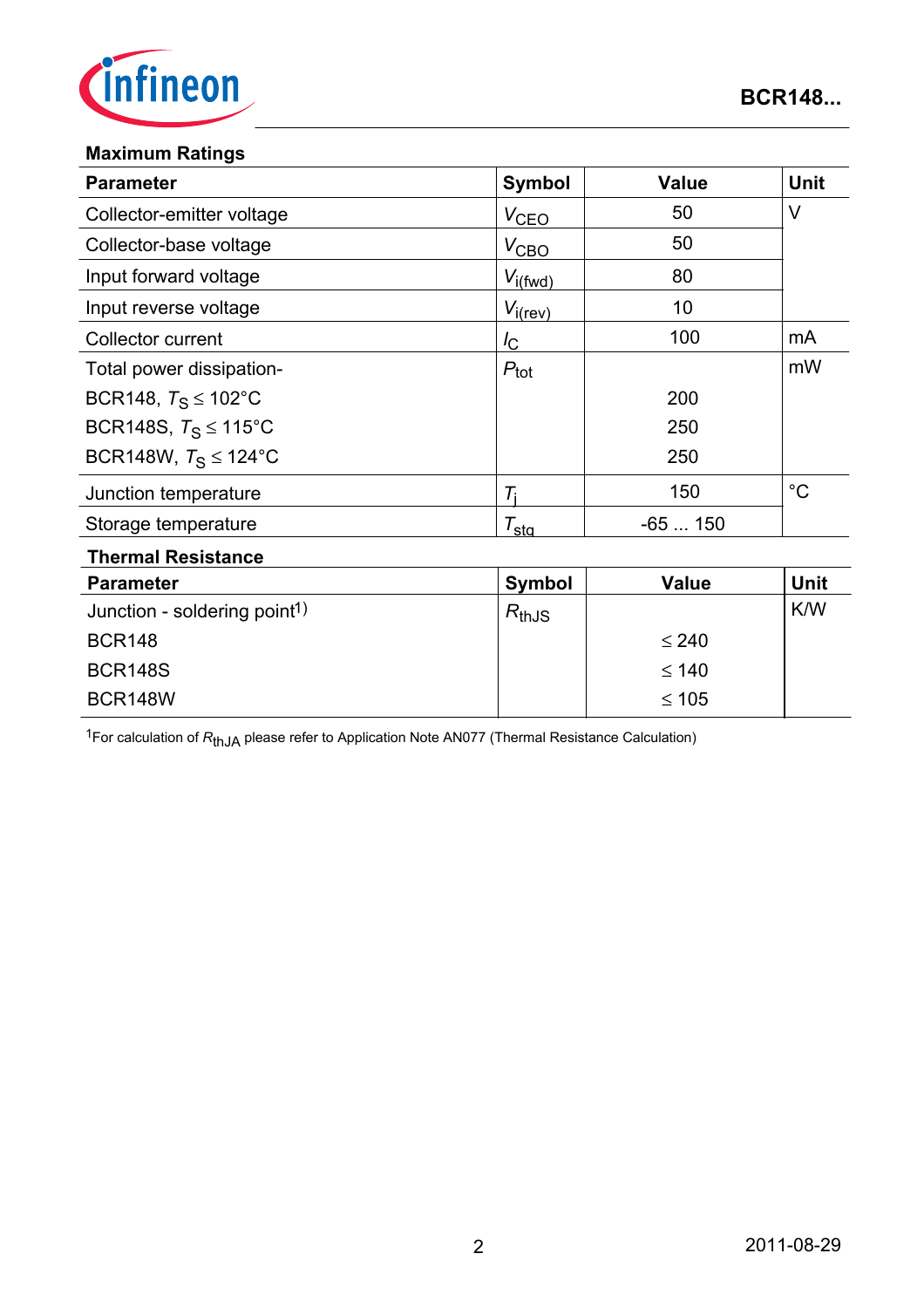

| <b>Parameter</b>                                             | Symbol             | <b>Values</b> |             |                | Unit                     |
|--------------------------------------------------------------|--------------------|---------------|-------------|----------------|--------------------------|
|                                                              |                    | min.          | typ.        | max.           |                          |
| <b>DC Characteristics</b>                                    |                    |               |             |                |                          |
| Collector-emitter breakdown voltage                          | $V_{(BR)CEO}$      | 50            |             |                | $\vee$                   |
| $I_C$ = 100 µA, $I_B$ = 0                                    |                    |               |             |                |                          |
| Collector-base breakdown voltage                             | $V_{(BR)CBO}$      | 50            |             |                |                          |
| $I_{\rm C}$ = 10 µA, $I_{\rm E}$ = 0                         |                    |               |             |                |                          |
| Collector-base cutoff current                                | $I_{CBO}$          |               |             | 100            | nA                       |
| $V_{CB}$ = 40 V, $I_E$ = 0                                   |                    |               |             |                |                          |
| Emitter-base cutoff current                                  | <b>EBO</b>         |               |             | 164            | μA                       |
| $V_{EB}$ = 10 V, $I_C$ = 0                                   |                    |               |             |                |                          |
| DC current gain <sup>1)</sup>                                | $h_{FE}$           | 70            |             | $\overline{a}$ | $\overline{\phantom{a}}$ |
| $I_C = 5$ mA, $V_{CE} = 5$ V                                 |                    |               |             |                |                          |
| Collector-emitter saturation voltage <sup>1)</sup>           | $V_{\text{CEsat}}$ | -             |             | 0.3            | V                        |
| $I_{\rm C}$ = 10 mA, $I_{\rm B}$ = 0.5 mA                    |                    |               |             |                |                          |
| Input off voltage                                            | $V_{i(off)}$       | 0.8           |             | 1.5            |                          |
| $I_{\rm C}$ = 100 µA, $V_{\rm CE}$ = 5 V                     |                    |               |             |                |                          |
| Input on voltage                                             | $V_{i(on)}$        | $\mathbf{1}$  |             | 3              |                          |
| $I_{\rm C}$ = 2 mA, $V_{\rm CE}$ = 0.3 V                     |                    |               |             |                |                          |
| Input resistor                                               | $R_1$              | 32            | 47          | 62             | $k\Omega$                |
| <b>Resistor ratio</b>                                        | $R_1/R_2$          | 0.9           | $\mathbf 1$ | 1.1            | $\overline{a}$           |
| <b>AC Characteristics</b>                                    |                    |               |             |                |                          |
| <b>Transition frequency</b>                                  | $f_{\mathsf{T}}$   |               | 100         |                | <b>MHz</b>               |
| $I_{\text{C}}$ = 10 mA, $V_{\text{CE}}$ = 5 V, $f$ = 100 MHz |                    |               |             |                |                          |
| Collector-base capacitance                                   | $C_{\text{cb}}$    |               | 3           |                | pF                       |
| $V_{\text{CB}}$ = 10 V, $f$ = 1 MHz                          |                    |               |             |                |                          |

| <b>Electrical Characteristics</b> at $T_A = 25^{\circ}$ C, unless otherwise specified |  |  |
|---------------------------------------------------------------------------------------|--|--|
|                                                                                       |  |  |

1Pulse test:  $t < 300 \mu s$ ;  $D < 2\%$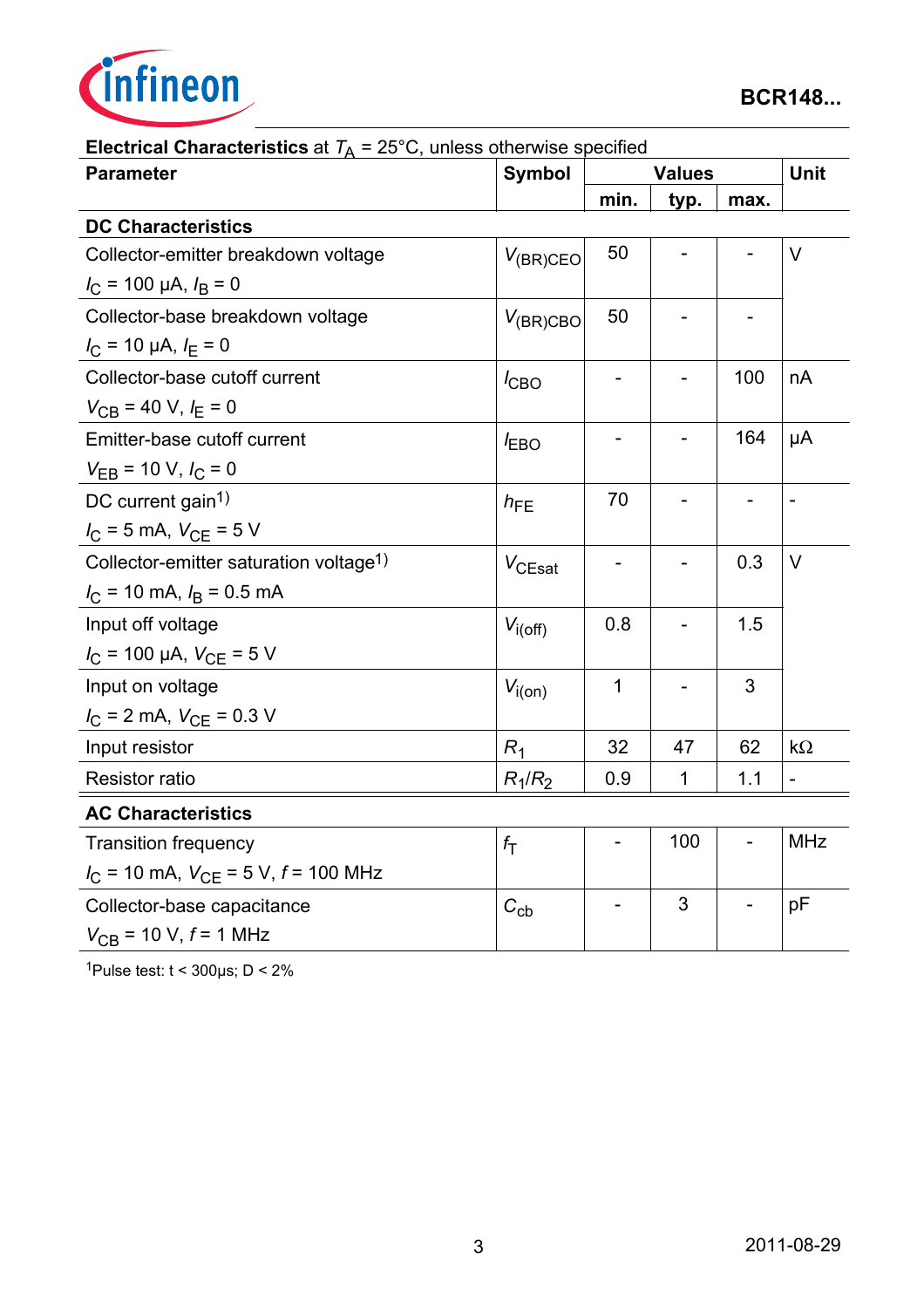

# **DC current gain**  $h_{FE} = f(l_C)$

*V*<sub>CE</sub> = 5V (common emitter configuration)



**Input on Voltage** *Vi* (on) = ƒ(*I*C) *V*<sub>CE</sub> = 0.3V (common emitter configuration)



## **Collector-emitter saturation voltage**

 $V_{\text{CEsat}} = f(I_{\text{C}}), I_{\text{C}}/I_{\text{B}} = 20$ 





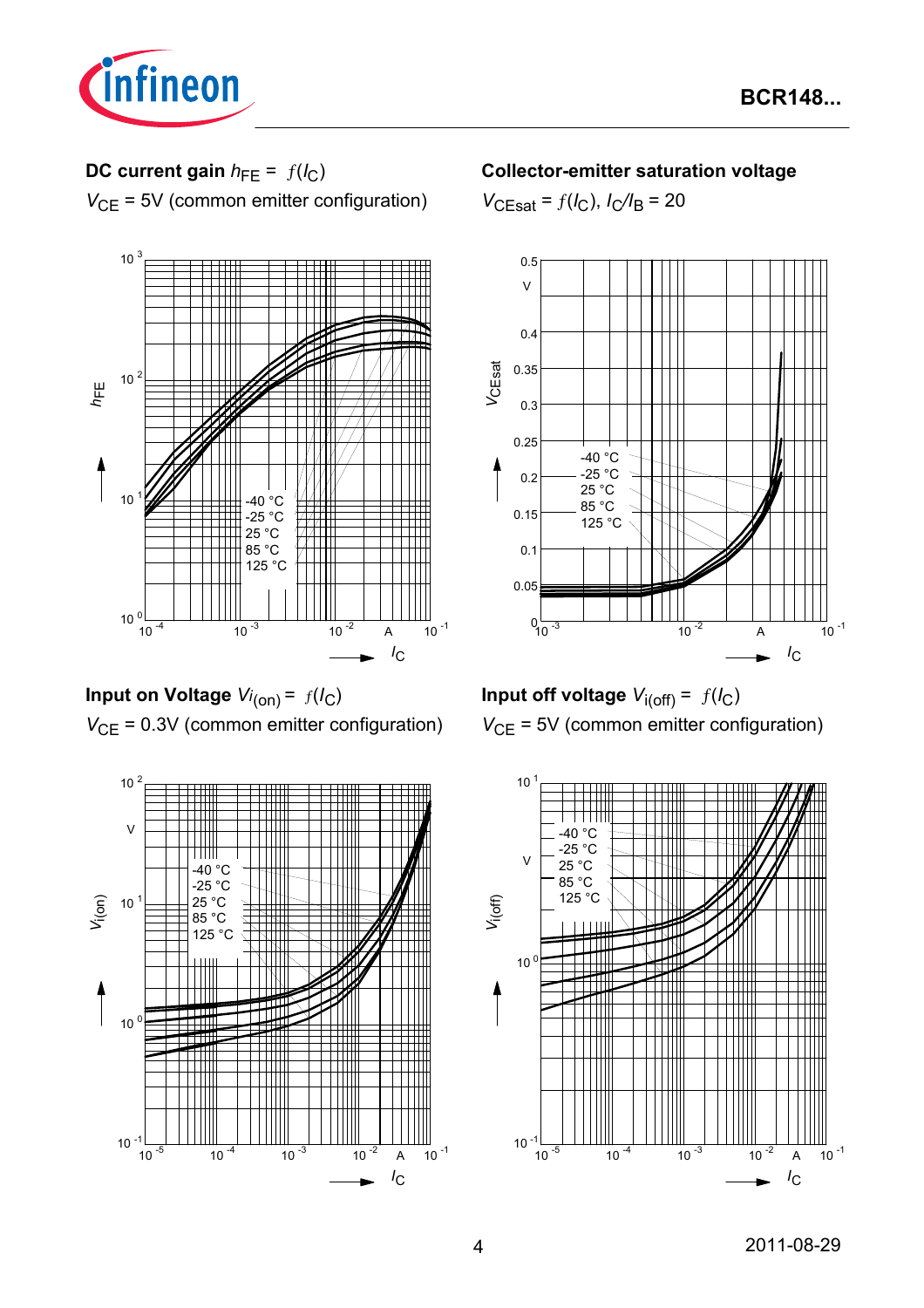

**Total power dissipation**  $P_{\text{tot}} = f(T_S)$ BCR148



**Total power dissipation**  $P_{\text{tot}} = f(T_S)$ BCR148W



# **Total power dissipation**  $P_{\text{tot}} = f(T_S)$ BCR148S



**Permissible Pulse Load**  $R_{th,JS} = f(t_p)$ BCR148

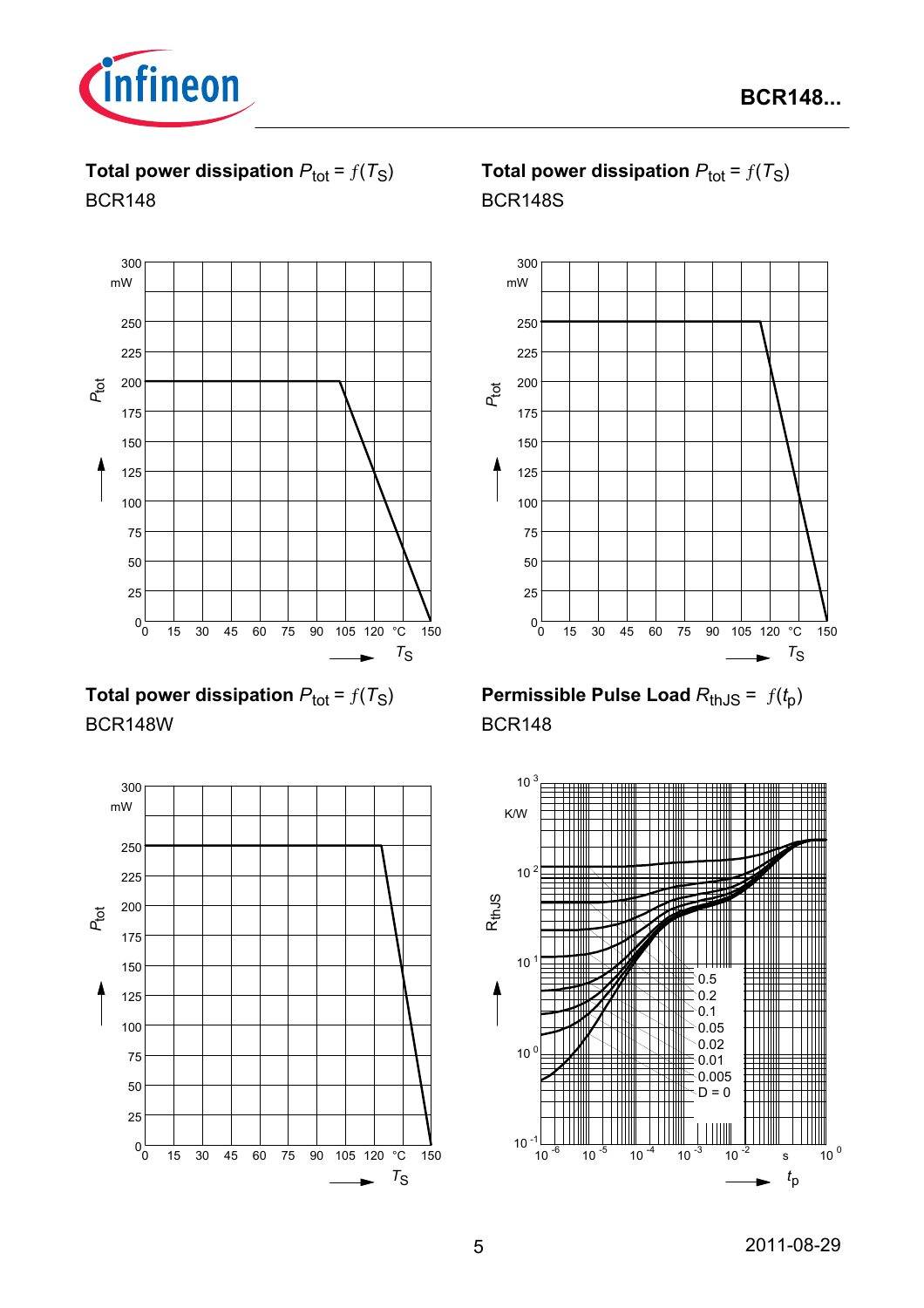

#### **Permissible Pulse Load**



## **Permissible Pulse Load**





# **Permissible Puls Load**  $R_{thJS} = f(t_p)$ BCR148S



**Permissible Puls Load**  $R_{thJS} = f(t_p)$ BCR148W

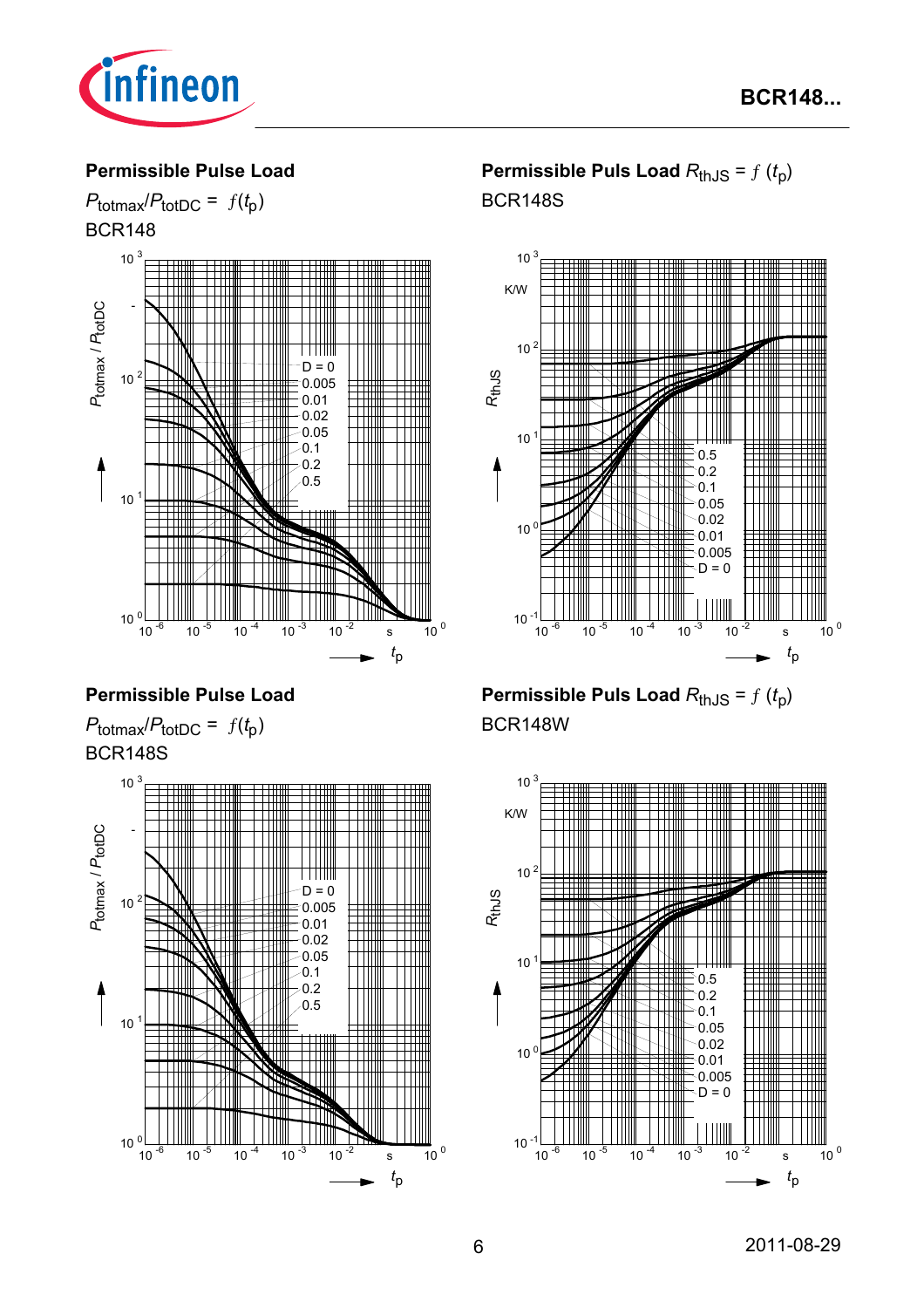

# **Permissible Pulse Load**

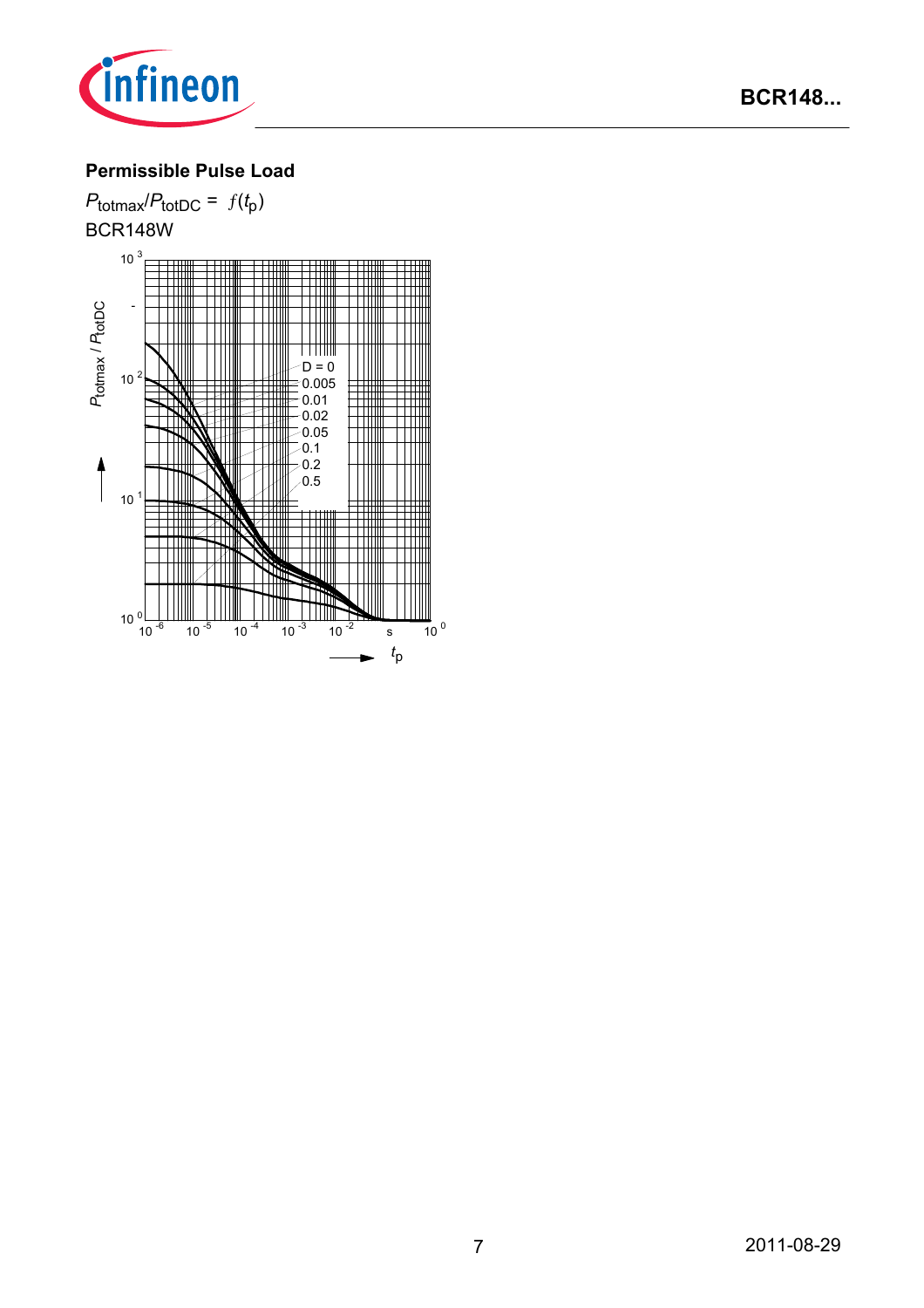

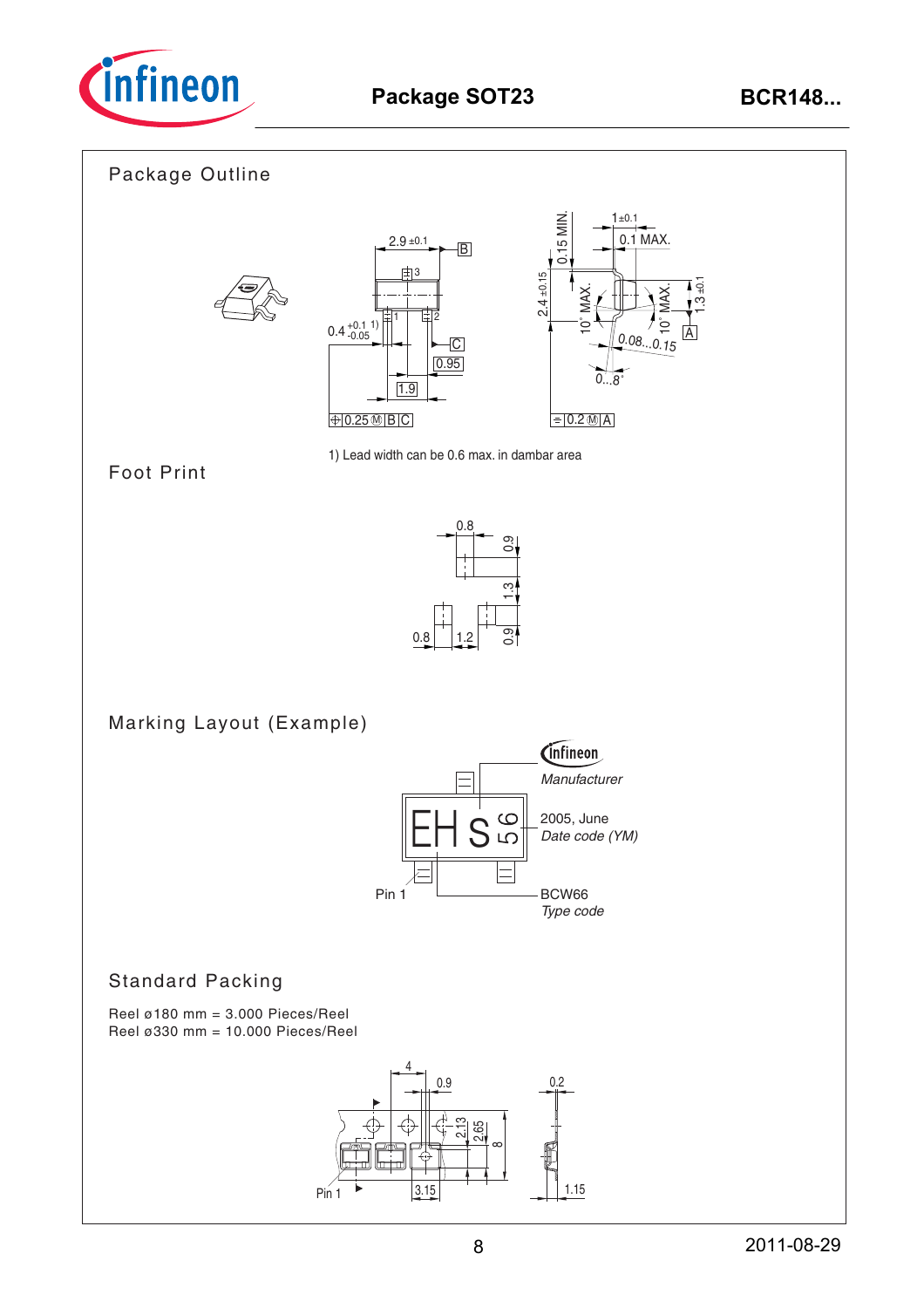

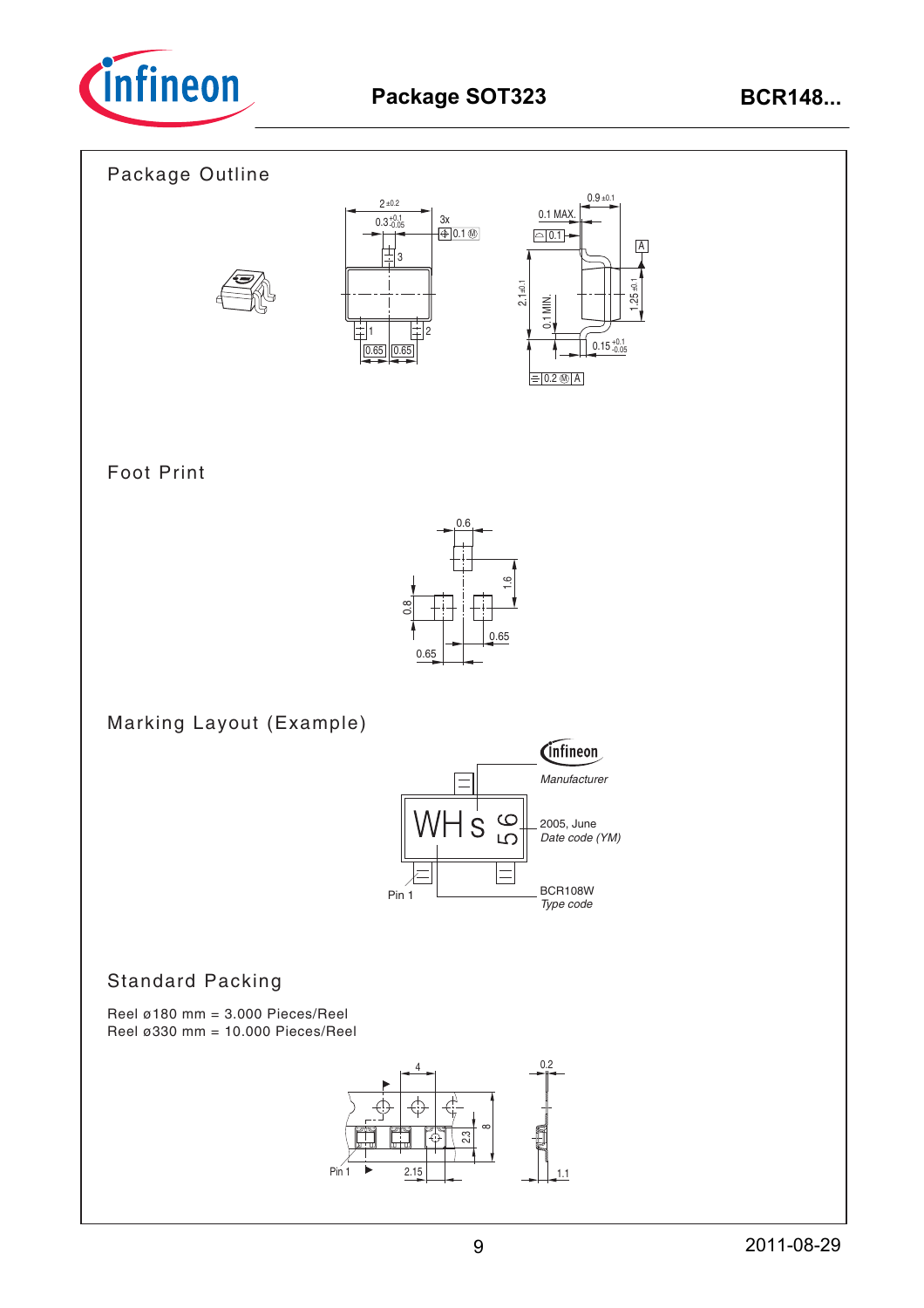